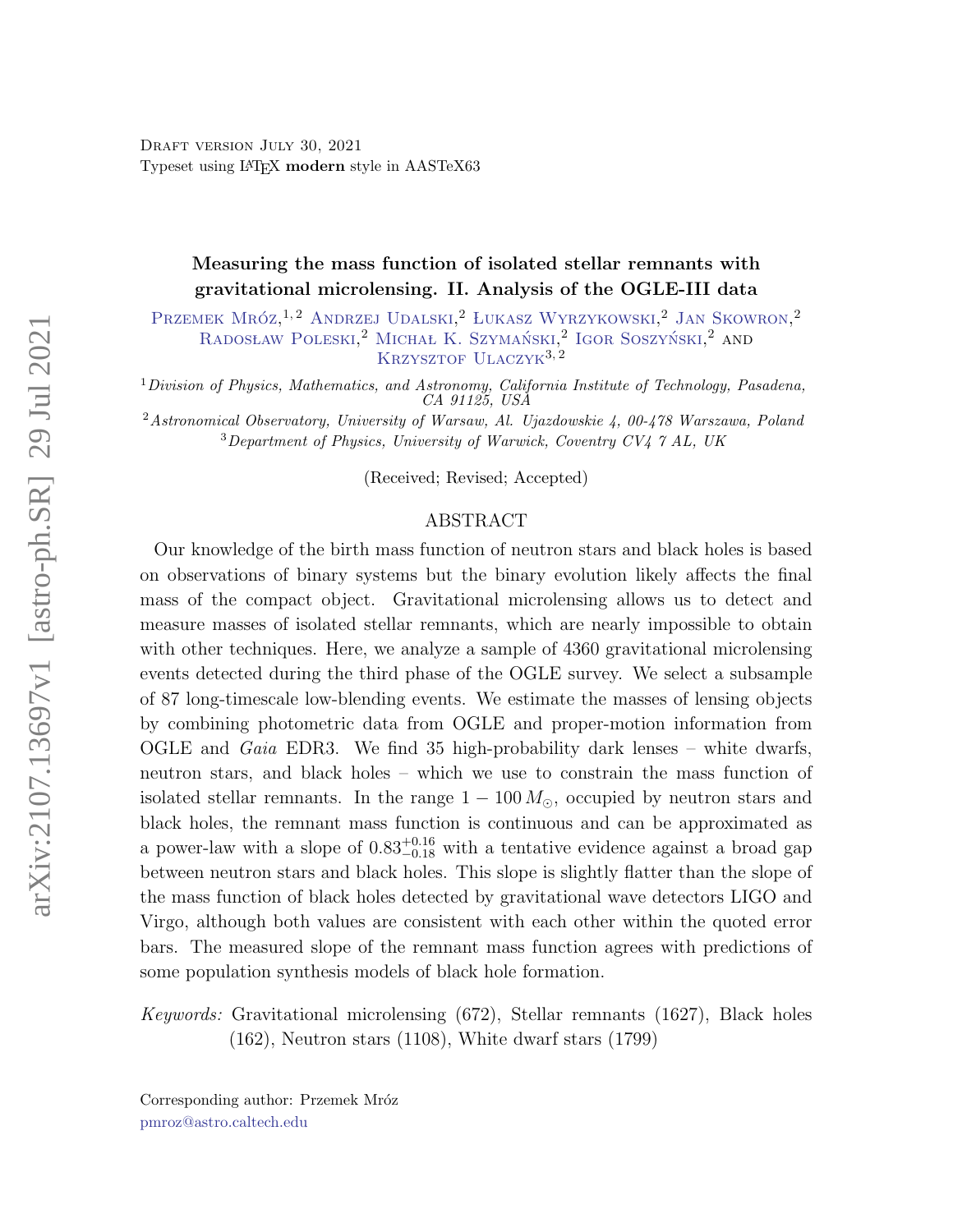# 2 P. MRÓZ ET AL.

#### 1. INTRODUCTION

Detecting and directly measuring masses of isolated stellar remnants, especially neutron stars and black holes, is virtually impossible with traditional astrophysical methods. Our knowledge of the mass function of neutron stars and black holes is based on observations of binary systems but the binary evolution likely affects the final mass of the compact object. However, isolated neutron stars and black holes must be ubiquitous in our Galaxy. Knowledge of their mass function would give us important clues about the evolution of massive stars, core collapse and supernova mechanisms, etc.

Masses of neutron stars in binary systems can be measured with precise timing observations of radio pulsars either in double neutron star or neutron star-white dwarf systems. Mass measurements are also possible for neutron stars in X-ray binaries by combining X-ray and optical observations (e.g., [Ozel & Freire](#page-12-0) [2016\)](#page-12-0). Masses of neutron stars in double neutron-star systems peak at  $1.33 \pm 0.09 M_{\odot}$ , whereas those in neutron star-white dwarf binaries are more massive (typically  $1.54 \pm 0.23 M_{\odot}$ ) (e.g., [Kiziltan et al.](#page-12-1) [2013\)](#page-12-1). The maximum observed mass of a neutron star is about  $2.14 M_{\odot}$ [\(Cromartie et al.](#page-11-0) [2020\)](#page-11-0).

All known stellar-mass black holes were found in binary systems – either in black hole-star (via radial velocity or in X-ray binaries) or black hole–black hole/neutron star binaries found via gravitational waves by LIGO and Virgo. The distribution of dynamical masses of black holes in X-ray binaries is consistent with a narrow Gaussian at  $7.8 \pm 1.2 M_{\odot}$  [\(Ozel et al.](#page-12-2) [2010\)](#page-12-2) with an apparent absence of compact objects in the  $2-5 M_{\odot}$  range (the so-called "mass gap"; [Ozel et al.](#page-12-2) [2010;](#page-12-2) [Farr](#page-11-1) [et al.](#page-11-1) [2011\)](#page-11-1). The distribution of masses of black holes in 47 compact-binary mergers from the second LIGO–Virgo Gravitational-Wave Transient Catalog [\(Abbott et al.](#page-11-2) [2021\)](#page-11-2) is consistent with a broken power law or a power law with a Gaussian feature. According to that study, the minimum black hole mass is lower than  $6.6 M_{\odot}$  (with 90% credibility). [Belczynski et al.](#page-11-3) [\(2012\)](#page-11-3) and [Fryer et al.](#page-11-4) [\(2012\)](#page-11-4) proposed that the mass gap may be caused by the supernova explosion mechanism that should be driven by instabilities with a rapid growth time. This hinders formation of compact objects with intermediate masses. However, some "mass-gap" objects may still be formed, for example, from mergers of neutron stars and white dwarfs.

Indeed, recent discoveries indicate that objects with masses intermediate between those of neutron stars and black holes do exist. The product of the binary neutron star merger in GW170817 has a mass of  $2.74_{-0.01}^{+0.04} M_{\odot}$  [\(Abbott et al.](#page-11-5) [2017\)](#page-11-5). LIGO and Virgo have also detected a coalescence of a massive black hole with a 2.50 −  $2.67 M_{\odot}$  "mass-gap" object in gravitational-wave signal GW190814 [\(Abbott et al.](#page-11-6) [2020\)](#page-11-6). [Thompson et al.](#page-12-3) [\(2019\)](#page-12-3) and [Jayasinghe et al.](#page-12-4) [\(2021\)](#page-12-4) discovered  $\sim 3 M_{\odot}$  dark companions orbiting giant stars.

Isolated dark stellar remnants may be detected in gravitational microlensing events (e.g., Paczyński [1996;](#page-12-5) [Gould](#page-11-7) [2000;](#page-11-7) [Mao et al.](#page-12-6) [2002;](#page-12-6) [Bennett et al.](#page-11-8) [2002\)](#page-11-8). However, lens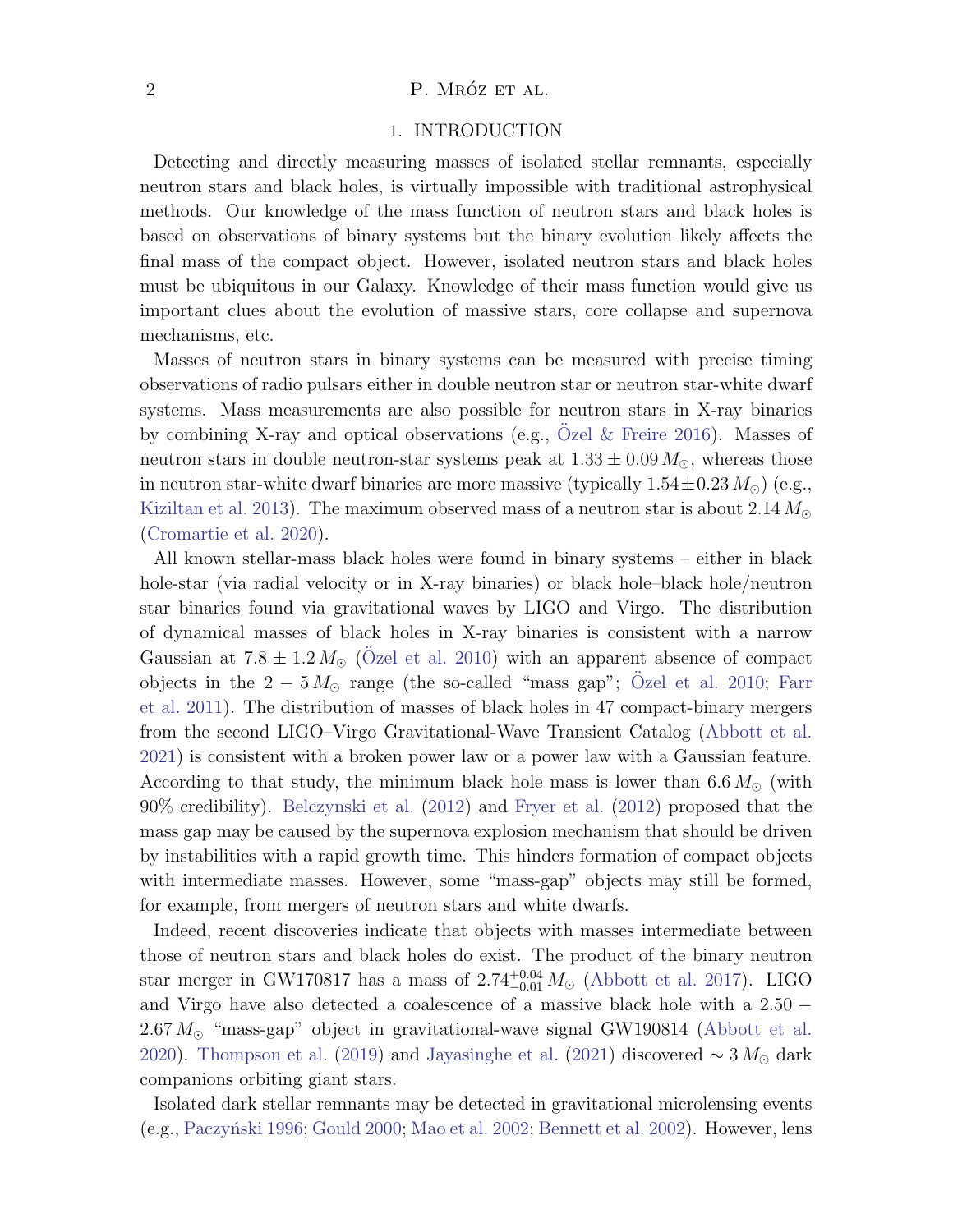mass measurements are possible only in special cases, when the Einstein timescale  $t_{\text{E}}$ , the microlens parallax  $\pi_{\rm E}$ , and the relative lens-source proper motion  $\mu$ , are known:

<span id="page-2-0"></span>
$$
M = \frac{t_{\rm E}\mu}{\kappa \pi_{\rm E}},\tag{1}
$$

where  $\kappa = 8.144 \,\mathrm{mas \,yr^{-1}}$ . The values of  $t_E$  and  $\pi_E$  can be measured (or constrained) from the light curve of the event, whereas  $\mu$  is usually unknown. However, the most probable distribution of  $\mu$  can be inferred from the Milky Way models, which allows us to estimate the masses and distances to lensing objects. This method was first proposed by [Wyrzykowski et al.](#page-12-7) [\(2016\)](#page-12-7) and [Wyrzykowski & Mandel](#page-12-8) [\(2020\)](#page-12-8), who searched for stellar remnants in OGLE microlensing data. However, as we explain in Mróz & Wyrzykowski [\(2021\)](#page-12-9), the masses of compact objects inferred by [Wyrzykowski](#page-12-8) [& Mandel](#page-12-8) [\(2020\)](#page-12-8) are overestimated and their "mass-gap" and black hole events are, in fact, most likely due to main-sequence stars, white dwarfs, or neutron stars.

In this paper, we re-analyze a large sample of microlensing events detected in the third phase of the OGLE survey with the main aim of searching for stellar remnant candidates and measuring their mass function.

#### 2. DATA

#### 2.1. Event selection

The photometric data analyzed in this paper were collected during the years 2001– 2009 during the third phase of the Optical Gravitational Lensing Experiment (OGLE-III) survey [\(Udalski](#page-12-10) [2003\)](#page-12-10). We selected 91 fields with the largest number of epochs, covering an area of about  $31 \text{ deg}^2$  of the Galactic bulge. The vast majority of the collected images (up to  $\sim$  2500 per field) were taken through the *I*-band filter, closely resembling that of the standard Cousins filter. A smaller number of exposures (1 to 35 per field) were collected in the V -band. OGLE-III used a mosaic CCD camera with a field of view of  $0.34 \text{ deg}^2$  mounted on the 1.3-m Warsaw Telescope located at Las Campanas Observatory, Chile. Thanks to the small pixel scale (0.26" per pixel) and superb sky conditions (typical seeing  $1 - 1.5$ "), OGLE-III could detect objects as faint as  $I \approx 21$  in 120-s exposures in dense regions of the Galactic bulge.

Several studies used OGLE-III observations of the Galactic bulge to search for gravitational microlensing events. Over 4000 events were discovered in real-time by the OGLE Early Warning System (EWS; [Udalski](#page-12-10) [2003\)](#page-12-10). The system was designed for detection of ongoing microlensing events. [Wyrzykowski et al.](#page-12-11) [\(2015\)](#page-12-11) selected a sample of 3718 standard events found in the OGLE-III data (of which 1409 had not been detected before by EWS), which they used to construct maps of the mean Einstein ring crossing time and compared them with predictions of Milky Way models. Additional 59 long-timescale events exhibiting an annual microlens parallax effect were selected by [Wyrzykowski et al.](#page-12-7) [\(2016\)](#page-12-7), who searched for stellar remnant (white dwarf, neutron star, and black hole) candidates.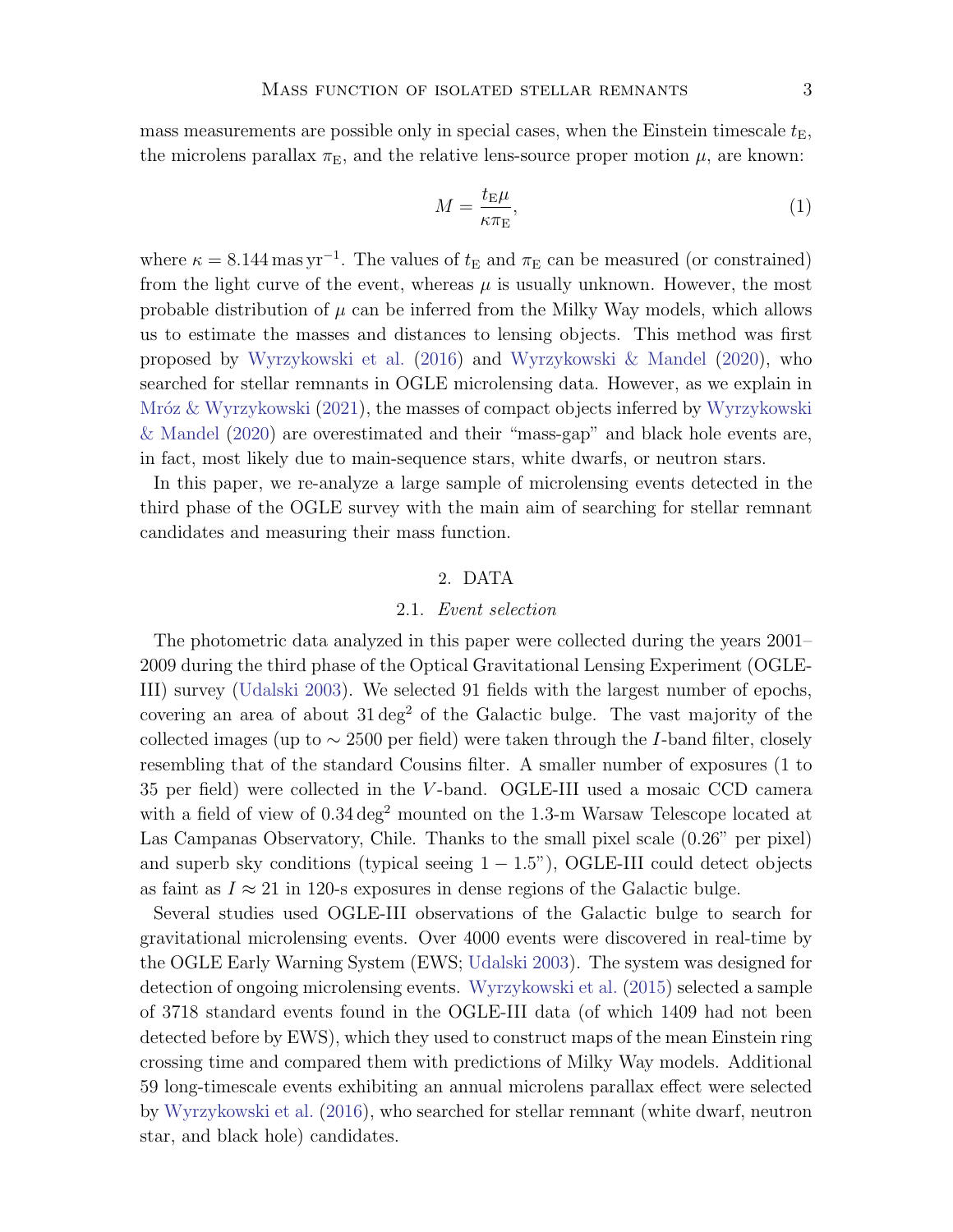#### $\mathbf{P. M}\mathbf{R}\mathbf{OZ}$  ET AL.

In this paper, we analyze  $3620$  "class A" microlensing events detected by [Wyrzykowski et al.](#page-12-11) [\(2015,](#page-12-11) [2016\)](#page-12-7). In addition, we run the event finder algorithm of [Mr´oz et al.](#page-12-12) [\(2017\)](#page-12-12) on OGLE-III data and find an extra 740 events. Thus, our final sample comprises 4360 events.

To select stellar remnant candidates, we apply several selection cuts. First, we expect that microlensing events due to black holes have relatively long timescales because  $t_{\text{E}} \propto \sqrt{M}$ . Long-timescale events are likely to exhibit light curve deviations caused by the orbital motion of Earth (the so-called annual microlens parallax effect). Even if the amplitude of the effect is too small to be reliably measured from the light curve, its value may be tightly constrained by the light curve data, which also provides useful information. Second, we use the proper motion of the source to infer the lens properties and so we select events for which the majority of the light comes from the source star (so that the proper motion of the source can be approximated as the proper motion of the baseline object, which we measure from the archival OGLE data). This is quantified by the dimensionless blending parameter  $f_s$ , which is the ratio of the source flux to the total unlensed flux of the event.

In the first step, we fit all 4360 light curves with a standard point-source pointlens microlensing model with parallax. There may be up to four possible solutions describing every light curve due to inherent degeneracies (e.g., [Smith et al.](#page-12-13) [2003;](#page-12-13) [Gould](#page-11-9) [2004;](#page-11-9) [Skowron et al.](#page-12-14) [2011\)](#page-12-14). Then, we select events with at least one solution with  $t_E \geq 60 d$  and  $f_s \geq 0.8$  and remove binary-lens or binary-source events, as well as events with incomplete, poorly-sampled, or low-amplitude light curves. We end up with 87 events with timescales between 60 and 300 d. In this timescale range, the detection efficiency is virtually constant. We extract the optimized light curves of selected events with the difference image analysis method (Alard  $&$  Lupton [1998;](#page-11-10) Woźniak [2000\)](#page-12-15).

#### 2.2. Proper motions

Out of 87 long-timescale low-blending events in our sample, proper motions of only 46 are available in the Gaia Early Data Release 3 (EDR3; [Gaia Collaboration et al.](#page-11-11) [2016,](#page-11-11) [2021\)](#page-11-12). However, it is known that the completeness of Gaia EDR3 is reduced in crowded areas such as the Galactic bulge [\(Gaia Collaboration et al.](#page-11-12) [2021;](#page-11-12) [Fabri](#page-11-13)[cius et al.](#page-11-13) [2021\)](#page-11-13). Some sources in crowded regions may have spurious astrometric solutions and their proper-motion measurements may suffer from catastrophic errors  $(e.g., Hirao et al. 2020; Mróz & Wyrzykowski 2021).$  $(e.g., Hirao et al. 2020; Mróz & Wyrzykowski 2021).$  $(e.g., Hirao et al. 2020; Mróz & Wyrzykowski 2021).$  $(e.g., Hirao et al. 2020; Mróz & Wyrzykowski 2021).$  $(e.g., Hirao et al. 2020; Mróz & Wyrzykowski 2021).$  $(e.g., Hirao et al. 2020; Mróz & Wyrzykowski 2021).$  $(e.g., Hirao et al. 2020; Mróz & Wyrzykowski 2021).$ 

Precise measurements of proper motions are also possible with long-term groundbased observations. We use proper-motion measurements calculated using observations collected by the fourth phase of the OGLE survey (OGLE-IV; 2010–2020; [Udalski et al.](#page-12-17) [2015\)](#page-12-17). Positions of stars are measured on individual frames using the astrometric OGLE pipeline and are tied to the *Gaia* EDR3 reference frame. A detailed description of the OGLE Uranus astrometry project will be published else-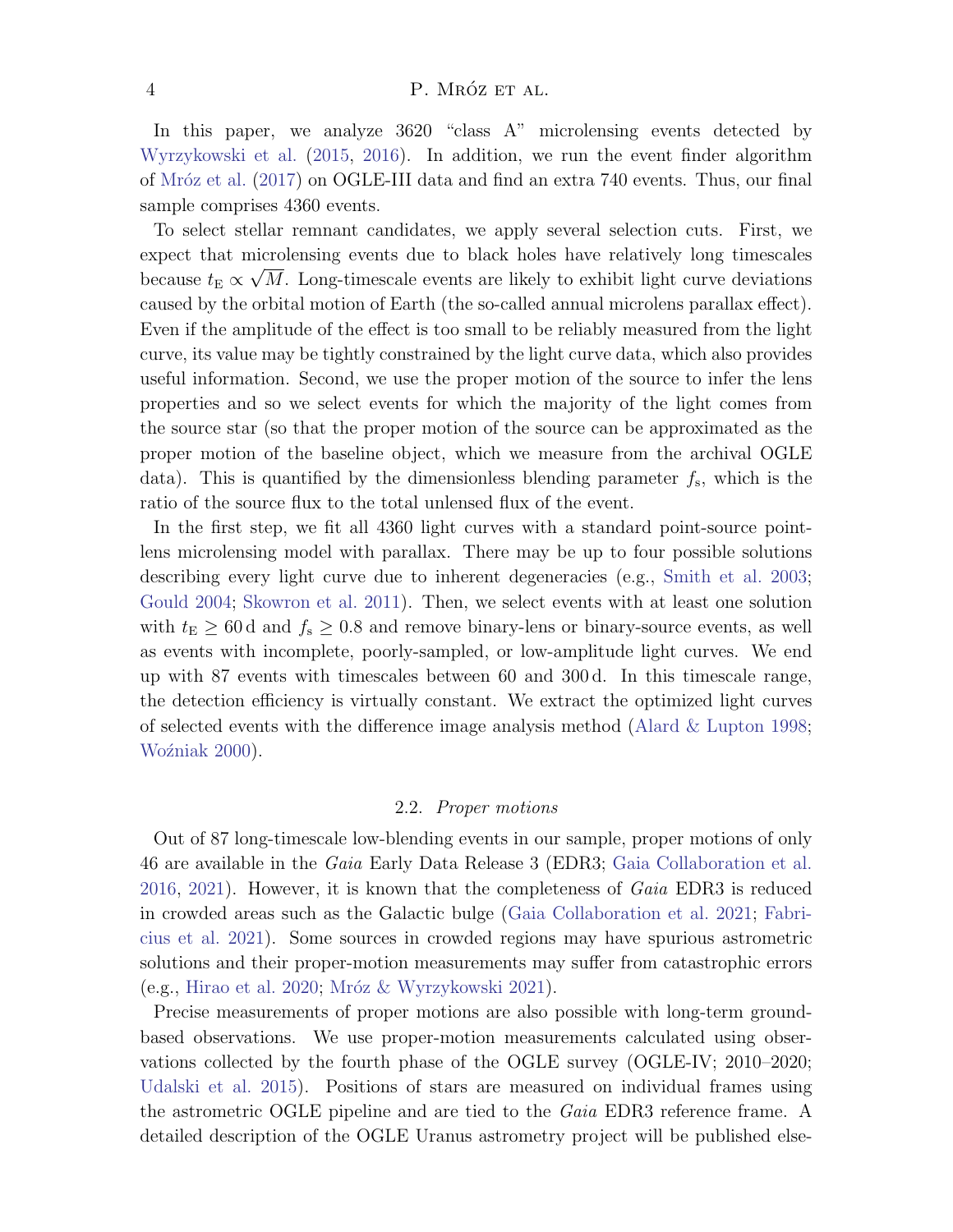

<span id="page-4-0"></span>Figure 1. Comparison between OGLE and *Gaia* proper motions for 39 common events.

where (Udalski et al. 2021, in preparation). OGLE proper motions are available for 68 events, 39 of which are common with Gaia EDR3. Figure [1](#page-4-0) presents the comparison between OGLE and Gaia proper motions of these common stars, which agree well. They are listed in Table [1.](#page-13-0)

In the following analysis, we use OGLE proper motions for 68 events. If OGLE measurements are not available and Gaia EDR3 astrometric solution has the renor-malized unit weighted error [\(Lindegren et al.](#page-12-18) [2021\)](#page-12-18) smaller than 1.4, we use  $Gaia$  (6) events). For the remaining 13 events, we assume that their proper motion is consistent with that of Galactic bulge stars  $(\mu_l, \mu_b) = (-6.12, -0.19) \pm 2.64$  mas yr<sup>-1</sup>. This proper motion corresponds to the velocity of the Sun relative to the Milky Way center (Schönrich et al. [2010\)](#page-12-19) as seen from the distance of  $8 \text{ kpc}$ , and the uncertainty corresponds to the typical velocity dispersion in the Galactic bulge  $(100 \text{ km s}^{-1})$ .

#### 3. METHODS

A detailed description of how to estimate the lens mass given the event light curve and the source proper motion is presented by Mróz  $&\text{Wyrzykowski}$  [\(2021\)](#page-12-9). We estimate the masses of lenses using Equation [1.](#page-2-0) The values of  $t<sub>E</sub>$  and  $\pi<sub>E</sub>$  are measured (or constrained) from the light curve model, whereas  $\mu$  is unknown – its value may be only constrained based on prior information from the Milky Way model. Note that  $\mu = |\mu| = |\mu_{\text{lens}} - \mu_{\text{source}}|$ , where  $\mu_{\text{lens}}$  and  $\mu_{\text{source}}$  are proper motions of the lens (which is unknown) and the source (which may be measured by OGLE or  $Gaia$ ), respectively. Moreover, if the microlens parallax is detected in the light curve of the event, the direction of  $\mu \propto \pi_{\rm E}/\pi_{\rm E}$  is also known.

Our event models have eight parameters. Five of them are "standard" point-lens point-source microlensing parameters that describe the shape of the light curve. These are: time  $t_0$  and separation  $u_0$  (in Einstein radius units) during the closest lenssource approach, effective timescale of the event  $t_{\text{eff}} = t_{\text{E}}|u_0|$ , and North and East components of the microlens parallax vector  $\pi_{E,N}$  and  $\pi_{E,E}$ . Two parameters  $(\mu_{s,N})$ and  $\mu_{s,E}$ ) describe the North and East components of the source proper motion vector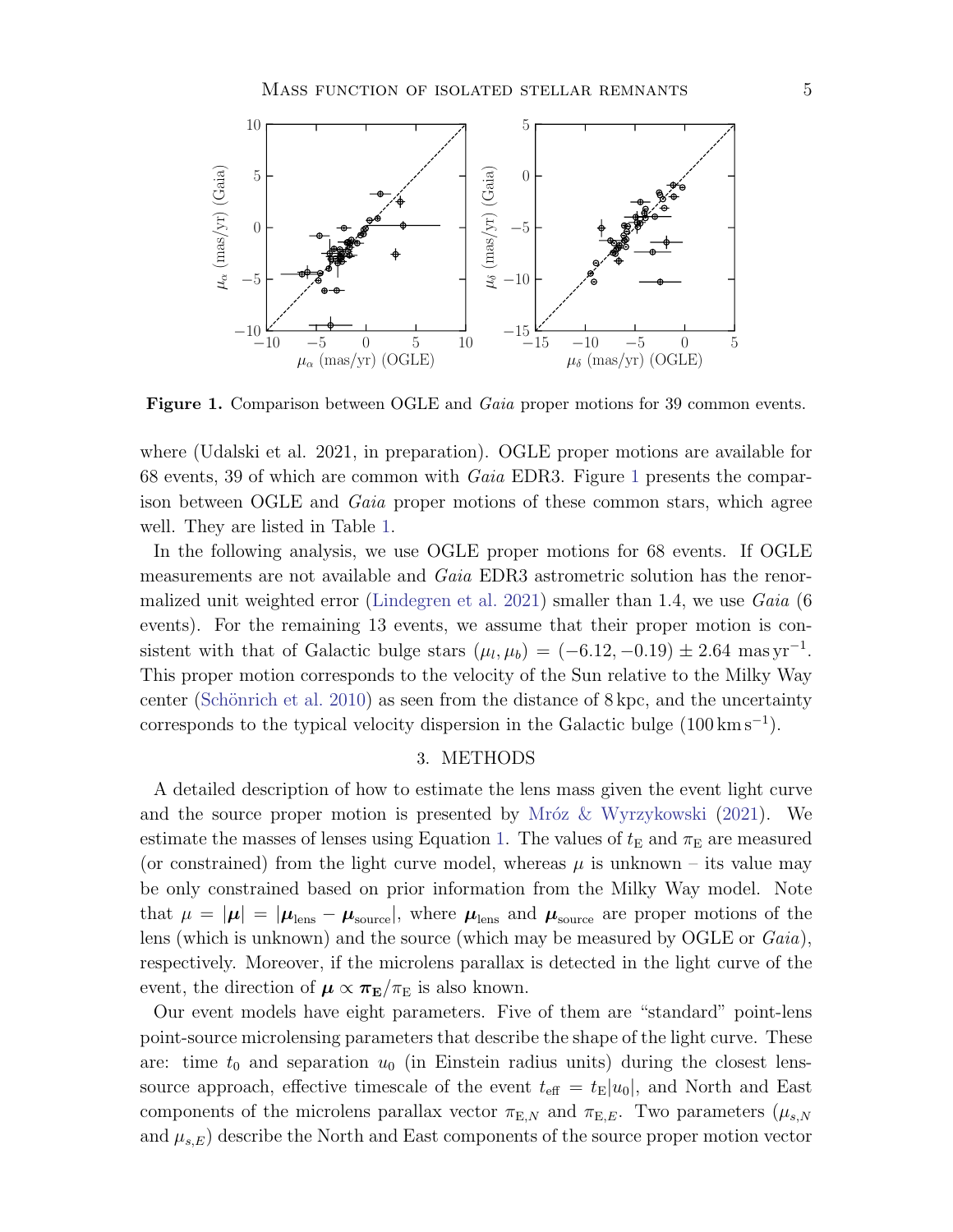#### $\mathbf{P.} \text{ MRÓZ ET AL}.$

(relative to the solar system barycenter) and are measured by either OGLE or Gaia. The final parameter is the relative lens-source proper motion  $\mu$ , its value is constrained only by the Milky Way model. Here, we assume that the source is located at a distance of 8 kpc in the Galactic bulge, we use the Milky Way model from Mróz  $\&$ [Wyrzykowski](#page-12-9) [\(2021\)](#page-12-9) and use the Kroupa mass function as our priors. As discussed by Mróz  $&$  Wyrzykowski  $(2021)$ , the choice of these priors has little effect on the inferred lens mass and distance. In particular, we opt not to use Gaia parallaxes to estimate source distances as they are not accurate enough to provide meaningful constraints. Model parameters (except  $\mu_{s,N}$  and  $\mu_{s,E}$ ) are measured in a geocentric frame that is moving with a velocity equal to that of the Earth at a fiducial time  $t_{0,\text{par}}$ .

Every light curve may have up to four degenerate solutions (differing by signs of  $u_0, \pi_{E,N}$ , and  $\pi_{E,E}$ ). Moreover, the lens may be located either in the Galactic disk or in the bulge, so the distribution of  $\mu$  may be bimodal (as shown in Figure 1 of Mróz [& Wyrzykowski](#page-12-9) [2021\)](#page-12-9). To handle possible multiple solutions, we derive posterior probability distributions with the nested sampling Monte Carlo algorithm MLFriends [\(Buchner](#page-11-15) [2019\)](#page-11-14) using UltraNest<sup>[1](#page-5-0)</sup> (Buchner [2021\)](#page-11-15). In the nested sampling algorithms, the entire eight-dimensional parameter space is filled with a set of live points taken from prior distributions (in the present case, we use uniform priors for all parameters but  $\mu_{s,N}$  and  $\mu_{s,E}$ , which are taken from Gaussian distributions). Then the live point with the lowest likelihood is removed from the set and replaced with a new one on the condition that its likelihood is larger than the likelihood of the removed point, so that the volume sampled by the live points shrinks at every iteration. The removed points are weighted by their likelihood and stored and then are used to generate the posterior distribution for all parameters. We run the sampler with a minimum of 1000 live points throughout the run and terminate the integration when the sum of weights of live points is smaller than 0.05 (frac remain) of the sum of weights of accepted points.

The main advantage of our approach is that we can simultaneously explore all possible solutions. Standard Markov chain Monte Carlo samplers (for example, emcee by [Foreman-Mackey et al.](#page-11-16) [\(2013\)](#page-11-16)) may not work well if the posterior is multi-modal. To test our algorithm, we derived posterior distributions of masses and distances to all lenses from our sample with emcee and the results were very similar for 83 of 87 events. For the remaining four events, we re-run UltraNest with a larger number of 2000 live points and set frac remain to 0.01 and obtained virtually identical posterior distributions of parameters as in our initial models. In all four cases, EMCEE did not properly sample the multi-modal posterior.

For every analyzed event we derive a posterior distribution in the mass – distance space (Table [2\)](#page-14-0). We use the empirical mass–absolute brightness relations for main-sequence stars<sup>[2](#page-5-1)</sup> [\(Pecaut & Mamajek](#page-12-20) [2013\)](#page-12-20) and interstellar extinction maps of [Nataf](#page-12-21)

<span id="page-5-0"></span><sup>1</sup> [https://johannesbuchner.github.io/UltraNest/](#page-12-21)

<span id="page-5-1"></span><sup>2</sup> [http://www.pas.rochester.edu/](#page-12-21)∼emamajek/EEM dwarf UBVIJHK colors Teff.txt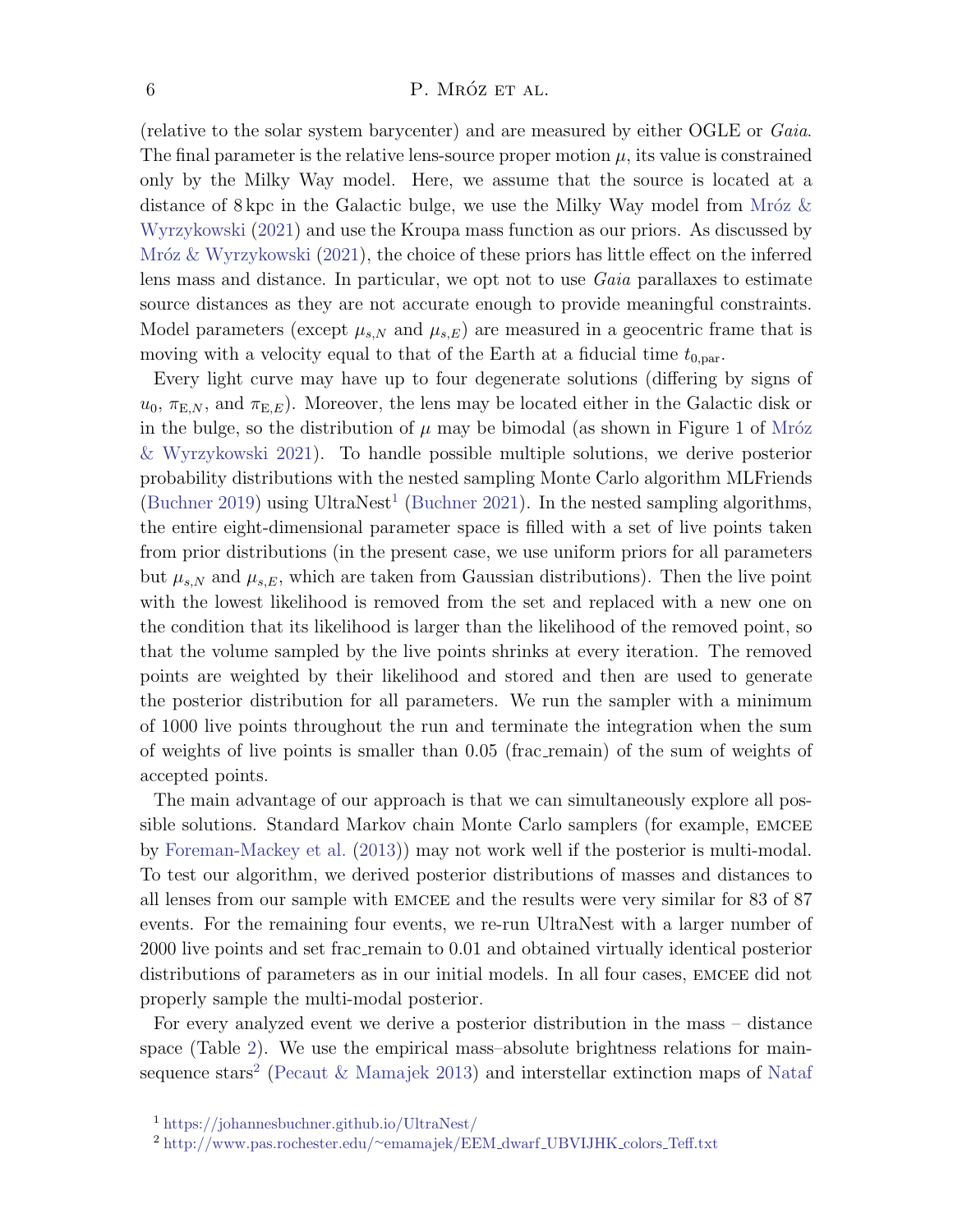[et al.](#page-12-21) [\(2013\)](#page-12-21) to derive the expected distribution of I-band brightness of the lens. The extinction varies with the distance – we assume that the extinction is proportional to the integrated density of interstellar material along the line of sight following the model of [Sharma et al.](#page-12-22) [\(2011\)](#page-12-22) and we normalize it to [Nataf et al.](#page-12-21) [\(2013\)](#page-12-21) extinction maps. We compare the expected I-band brightness with the blended flux from the microlensing model. If a putative main-sequence lens is brighter than the blend, this indicates that the lens is dark. For every event, we calculate the probability  $p$  that the lens is not luminous.

# 4. LENS MASS FUNCTION

Masses of individual lenses in our sample may be determined with large uncertainties, the posterior mass distributions may be asymmetric or even bimodal in some cases. We use a hierarchical Bayesian modeling [\(Hogg et al.](#page-12-23) [2010\)](#page-12-23) to infer the mass function of lenses.

We have a sample of  $N$  events. For the *n*th event, we derive the posterior distribution for eight parameters  $p(\omega_n|\boldsymbol{d}_n)$  using nested sampling, where  $\boldsymbol{d}_n$  are data for that event. This distribution is calculated using the prior distribution  $p_0(\omega_n)$ , which includes information from the Milky Way model and a fiducial mass function of lenses  $g_0(M)$  (the calculation of the prior is described in detail by Mróz & Wyrzykowski [2021,](#page-12-9) we use the Kroupa mass function as a prior on the mass function  $g_0(M)$ . For every event, we use nested sampling to obtain a set of  $K_n$  samples  $\omega_{nk}$  which represents a random draw from the posterior distribution.

Let us now assume that the mass function of lenses  $f_{\alpha}(M) = dN/dM$  can be described by a set of parameters  $\alpha$ . The likelihood function  $\mathcal{L}_{\alpha}$  for parameters  $\alpha$  is

$$
\mathcal{L}_{\alpha} = p(\{\boldsymbol{d}_{n}\}_{n=1}^{N}|\boldsymbol{\alpha}) = \prod_{n=1}^{N} \int d\boldsymbol{\omega}_{n} p(\boldsymbol{d}_{n}|\boldsymbol{\omega}_{n}) p(\boldsymbol{\omega}_{n}|\boldsymbol{\alpha}), \qquad (2)
$$

where  $p(\omega_n|\alpha) = f_\alpha(M)p_0(\omega_n)/g_0(M)$  [\(Hogg et al.](#page-12-23) [2010\)](#page-12-23). This step is crucial for the inference of the mass function – we replace the fiducial mass function  $g_0(M)$  with the function we aim to model  $f_{\alpha}(M)$ . Thus, the derived mass function does not depend on  $g_0(M)$ . The integral in Equation [\(2\)](#page-6-0) may be approximated as the sum over samples from the posterior:

<span id="page-6-0"></span>
$$
\mathcal{L}_{\alpha} \propto \prod_{n=1}^{N} \frac{1}{K_n} \sum_{k=1}^{K_n} \frac{f_{\alpha}(M_{nk})}{g_0(M_{nk})}.
$$
\n(3)

We implicitly assume here that all lenses are drawn from the same mass function. This may not be true in general, for example, the remnant mass functions may be different in the Galactic disk and bulge. The analyzed here sample of events is too small to reliably separate these two populations.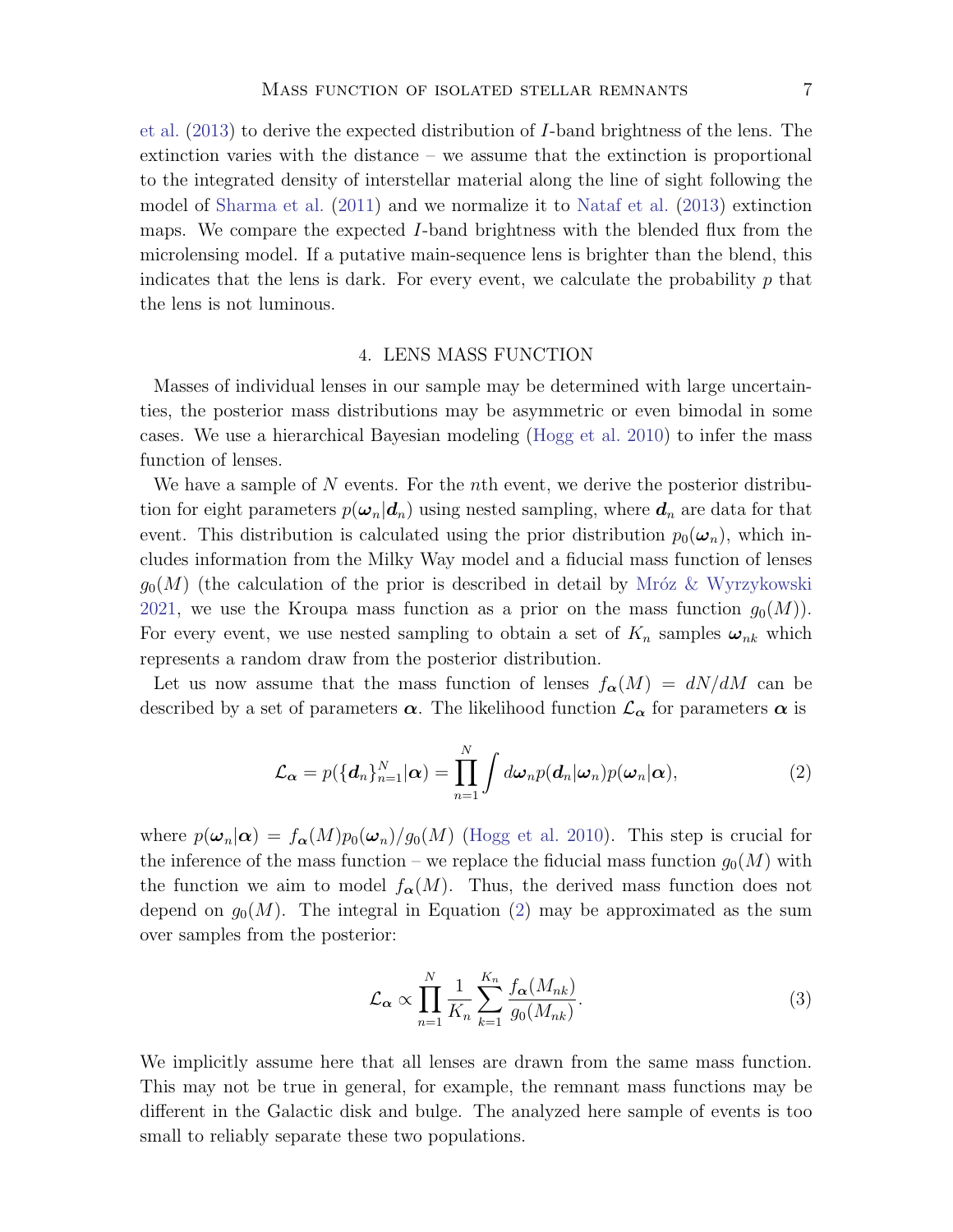

<span id="page-7-0"></span>**Figure 2.** Upper panel: Distribution of lens masses in the analyzed sample of microlensing events. The mass function is approximated as a histogram with 30 bins in  $log M$  with a width of 0.1 dex each. The blue shaded area represents a 68% credibility region and the solid blue line marks a median of the posterior distribution for bin heights. Lower panel: Distribution of masses of high-probability stellar remnants. The analyzed sample of lenses is incomplete for  $M < 1 M_{\odot}$  so the shape of the histogram does not reflect the real shape of the remnant mass function below  $1 M_{\odot}$ .

In our primary model, the mass function can be approximated as a histogram with B bins in  $log M$ :

$$
f_{\alpha}(M) = \frac{dN}{dM} = \frac{1}{M \ln 10} \frac{dN}{d \log M} = \frac{1}{M \ln 10} \sum_{b=1}^{B} \exp(\alpha_b) s_b(\log M),\tag{4}
$$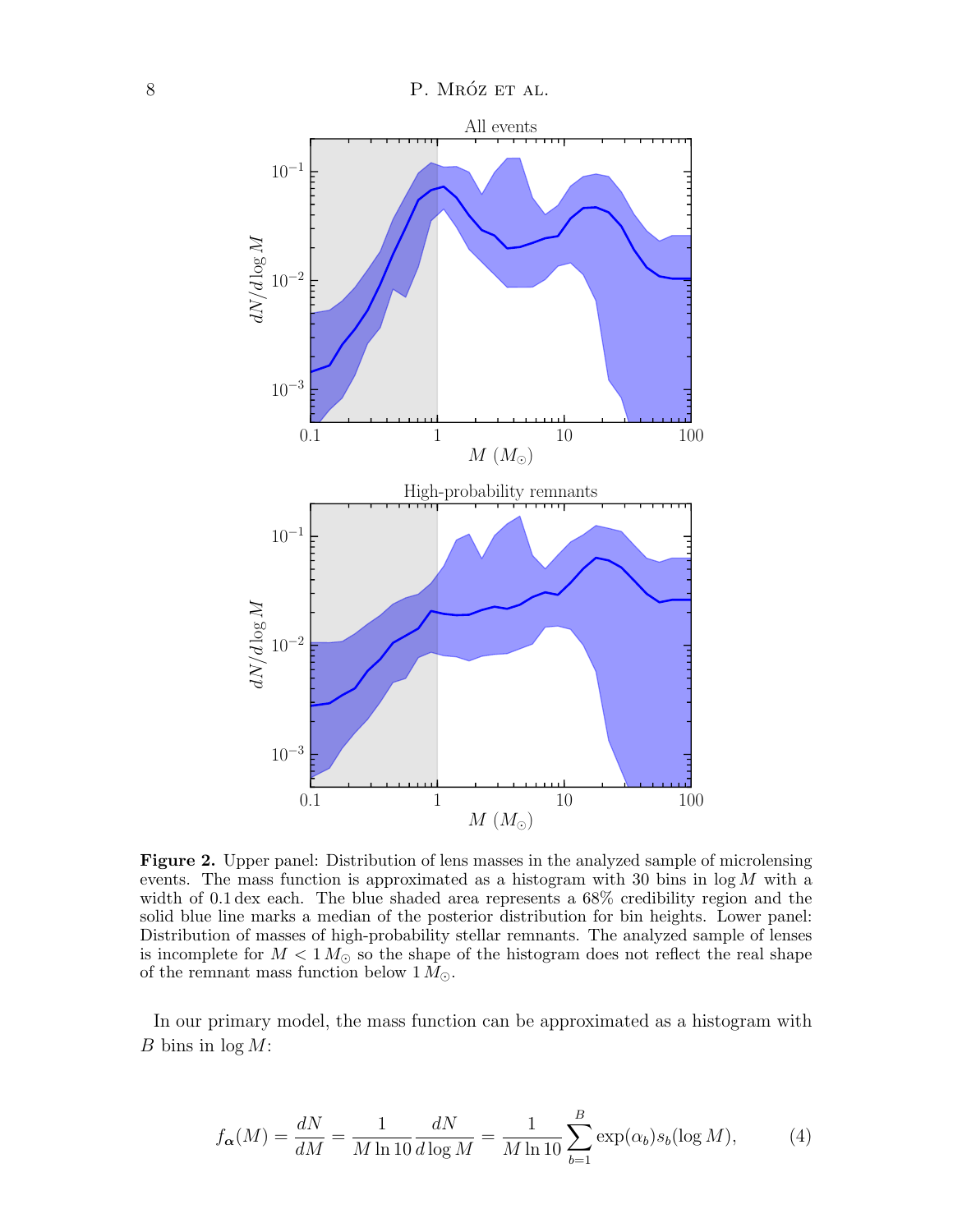where  $s_b$  is the step function and  $\sum_{b=1}^{B} \exp(\alpha_b) = 1$ . Following [Hogg et al.](#page-12-23) [\(2010\)](#page-12-23), we assume a smoothness prior on  $\alpha$ :  $p(\alpha) = \exp\left(-\sum_{b=2}^{B} (\alpha_b - \alpha_{b-1})^2\right)$  [\(Kitagawa](#page-12-24) [& Gersch](#page-12-24) [1996\)](#page-12-24).

We also consider a simpler model, in which the lens mass function can be expressed as a broken power law:

$$
f_{\alpha}(M) = \frac{dN}{dM} = \begin{cases} a_0 M^{-\alpha_0} & \text{for } 0.1 \, M_{\odot} < M < M_{\text{break}}, \\ a_1 M^{-\alpha_1} & \text{for } M_{\text{break}} < M < 100 \, M_{\odot}, \end{cases} \tag{5}
$$

where  $a_0$  and  $a_1$  are normalization constants, we assume flat priors on  $\alpha_0$  and  $\alpha_1$ .

In both cases, we use the Markov chain Monte Carlo sampler EMCEE [\(Foreman-](#page-11-16)[Mackey et al.](#page-11-16) [2013\)](#page-11-16) to derive the posterior distributions for the mass function parameters  $\alpha$ .

#### 5. RESULTS AND DISCUSSION

We derive posterior probability distributions for all 87 long-timescale low-blending events in our sample and then we fit the hierarchical model to derive the mass function of lenses. We approximate the mass function as a histogram with 30 bins in  $\log M$ with a width of 0.1 dex each. The constraints on the mass function are presented in the upper panel of Figure [2,](#page-7-0) the shaded region represents the 68% credibility interval and the solid blue line marks the median of the posterior distribution of  $\alpha$ .

The mass function peaks around  $1 M_{\odot}$ ; this peak is a selection effect, however. Note that the analyzed sample of microlensing events contains only events with timescales longer than  $t_{\rm E} = 60$  d and so the mass function is biased toward larger masses (since  $t_{\rm E} \propto \sqrt{M}$ ). For a comparison, we also measure the combined mass function for events with timescales longer than  $t_{\rm E} = 80$  d. Both mass functions match well for masses greater than  $1 M_{\odot}$  but the latter contains fewer low-mass lenses. Thus, our combined distribution reflects the real mass function of lenses for  $M \gtrsim 1 M_{\odot}$  but the peak and the turnover for lower masses are just a selection effect.

When we fit a broken power-law model, we find the mass function slopes  $\alpha_0 =$  $-0.80^{+0.56}_{-0.73}$  for  $0.1 < M < 1 M_{\odot}$  and  $\alpha_1 = 1.34^{+0.15}_{-0.12}$  for  $1 < M < 100 M_{\odot}$ . It is also clear from Figure [2](#page-7-0) that for masses larger than  $\approx 20 M_{\odot}$ , the data do not have enough constraining power and the allowed credible region is large (we can provide only upper limits on the mass function in that mass range).

We then select high-probability stellar remnants. In our sample, there are 35 events with a probability that the lens is dark  $p > 0.95$ , 27 events with  $p > 0.98$ , and 21 events with  $p > 0.99$ . Our constraints on the mass function of high-probability dark lenses are presented in the lower panel of Figure [2.](#page-7-0) Among 35 events with  $p > 0.95$ , 25 objects have their proper motions measured either from OGLE or Gaia, proper motions of 10 objects are not constrained. We checked, however, that the combined mass function of 25 events with known proper motions is very similar to that presented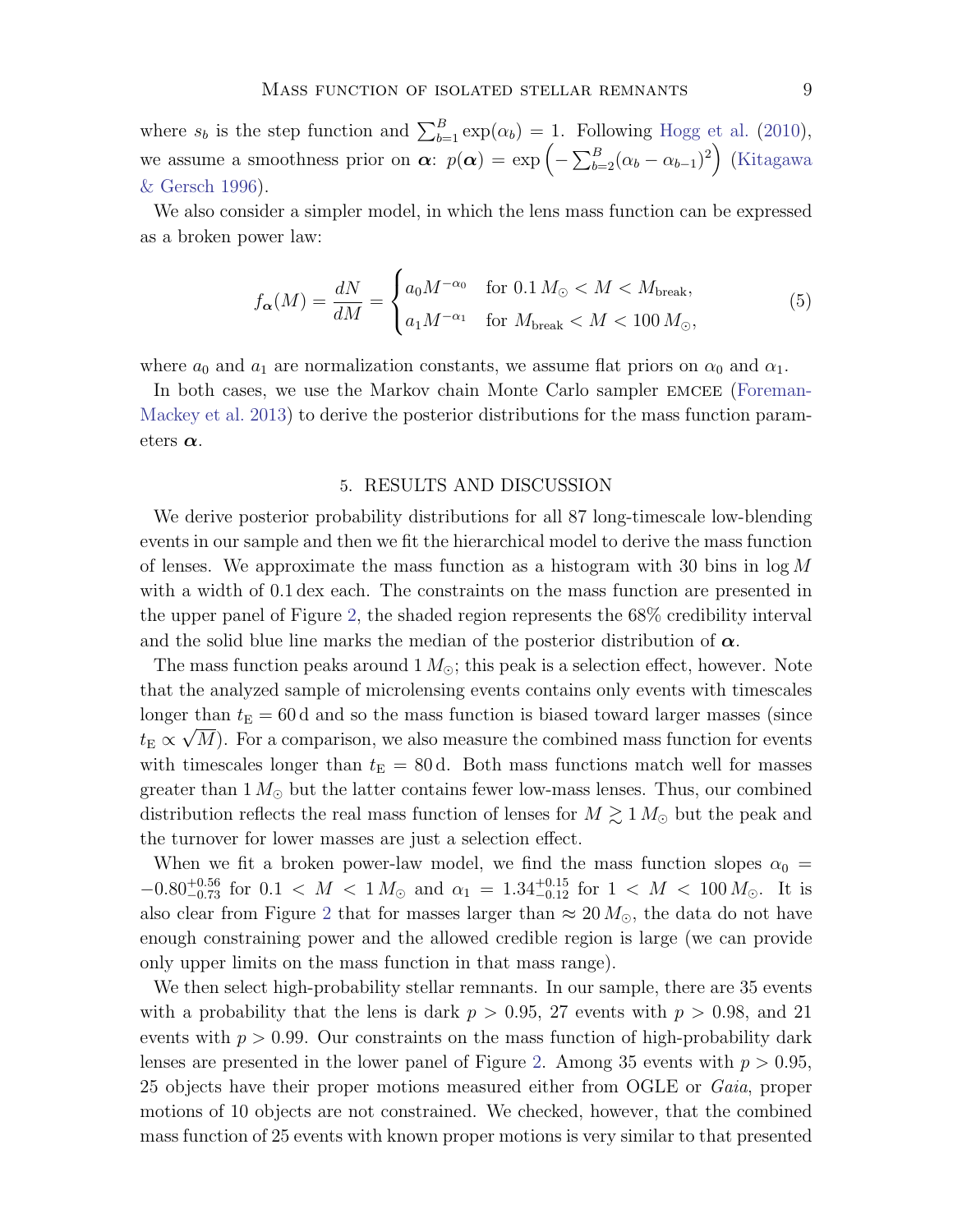in Figure [2.](#page-7-0) The sample of high-probability stellar remnants contains mostly faint events, which explains the lack of  $OGLE/Gaia$  proper motions.

The shape of the mass function of high-probability dark lenses does not resemble that of the mass function of the entire sample. We measure the power-law slopes of  $\alpha_0 = -0.51_{-1.64}^{+0.95}$  for  $0.1 < M < 1 M_{\odot}$  and  $\alpha_1 = 0.83_{-0.18}^{+0.16}$  for  $1 < M < 100 M_{\odot}$ . When we restrict the sample to events with proper motions measured by either OGLE or *Gaia*, we find  $\alpha_0 = -1.50^{+1.52}_{-2.07}$  and  $\alpha_1 = 0.92^{+0.22}_{-0.20}$ , respectively. The mass function slope in the range  $1 < M < 100 M_{\odot}$  is slightly flatter than the slope of the black hole mass function  $(1.58^{+0.82}_{-0.86})$  inferred from the second LIGO-Virgo Gravitational-Wave Transient Catalog [\(Abbott et al.](#page-11-2) [2021\)](#page-11-2) (their broken power-law model), although both values are consistent with each other within the quoted error bars.

We can also compare the measured slope with the theoretical predictions based on population synthesis calculations by [Olejak et al.](#page-12-25) [\(2020\)](#page-12-25) using the StarTrack code [\(Belczynski et al.](#page-11-17) [2002,](#page-11-17) [2008\)](#page-11-18). They consider isolated black holes that are formed as a result of single star evolution, disruptions of binary star systems, or mergers of compact objects. [Olejak et al.](#page-12-25) [\(2020\)](#page-12-25) provide synthetic catalogs of black holes separately in the Galactic disk and bulge. We fit a power law model to their simulated data in the range  $6 - 20 M_{\odot}$  and find the slope of 0.9 and 2.2 for the Galactic disk and bulge populations, respectively. The former is consistent with our findings but the latter slope is steeper. Our sample contains objects located both in the Galactic disk and bulge but its size is too small to reliably separate these two populations.

In the range  $3-10 M_{\odot}$ , occupied by "mass-gap" objects and black holes, our remnant mass function is continuous with no evidence for a gap between neutron stars and black holes. This result should be treated with caution. Masses of individual lenses have relatively large uncertainties (typically  $0.3 - 0.5$  dex in log M) so one can argue that we cannot detect a narrow feature (gap) in the remnant mass function. We thus run simulations in which we assume a log-uniform mass function in the ranges  $1 - 2 M_{\odot}$  and  $6 - 30 M_{\odot}$ . We draw a sample of 35 objects from that fiducial mass function and assign each mass measurement the uncertainty of 0.05, 0.3, and 0.5 dex. We then use the hierarchical Bayesian modeling to infer the mass function based on the simulated data.

Results of our simulations are presented in Figure [3.](#page-10-0) We are able to recover the gap in all cases, although the shape of the mass function becomes more blurry and the credible intervals become larger as the uncertainties increase. Nonetheless, we find that the shape of the mass function is much better constrained if the sample of simulated events is larger. We thus plan to analyze a larger sample of microlensing events detected during the OGLE-IV phase, which contains four times more events than the current sample. This will enable us to provide stronger constraints on the mass function in the "mass gap" regime.

We cannot exclude that the mass gap is only partly filled with objects that form from mergers of binary neutron stars (e.g., [Abbott et al.](#page-11-5) [2017\)](#page-11-5). Another source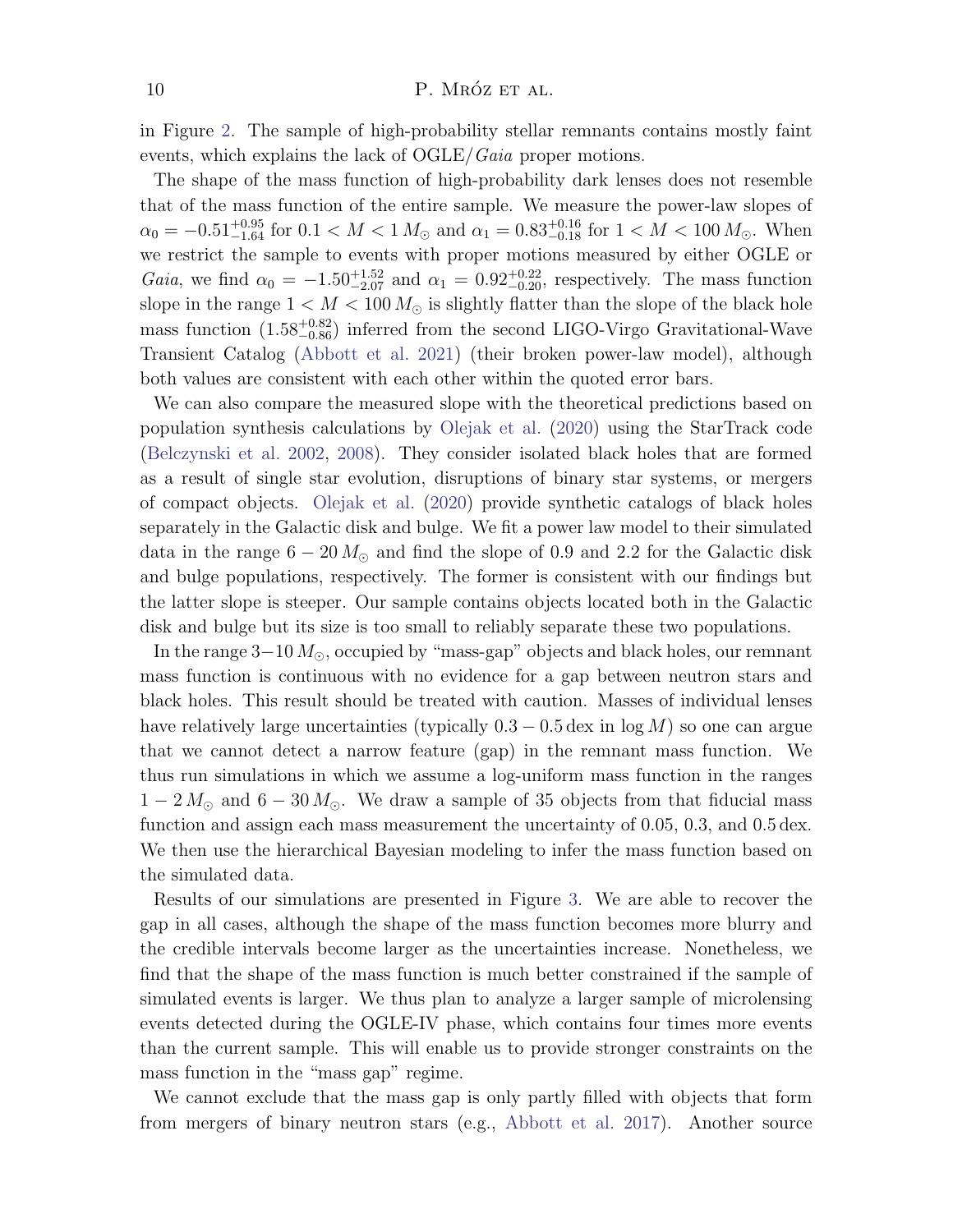

<span id="page-10-0"></span>**Figure 3.** We run simulations to check if we can recover a mass gap  $(2 - 6 M_{\odot})$  in the log-uniform mass function (upper left panel) of remnants. We draw 35 events from our fiducial mass function and assign each mass measurement the uncertainty of 0.05, 0.3, and 0.5 dex. We use our hierarchical modeling to infer the mass function using the simulated data. We are able to recover the gap in all cases.

of contamination may be close binary systems of compact objects – if the orbital separation is much smaller than the size of the Einstein ring (typically a few au), such a system can be regarded as effectively a single lens for microlensing. The contamination from close binary main-sequence stars is less likely. We re-computed the dark companion probability assuming an equal-mass binary lens instead of a single star lens, which is higher than 88% for all objects classified as high-probability remnants (higher than 95% for 31/35 events).

The main limitation of our work is the assumption that remnants and normal stars share the same velocity distribution. However, neutron stars may receive large natal kicks at birth [\(Hobbs et al.](#page-12-26) [2005\)](#page-12-26), while there is no agreement about natal kicks of black holes (e.g., [Callister et al.](#page-11-19) [2020](#page-11-19) and references therein). If the proper motion of the lens is high enough, the Einstein timescale may be shorter than our threshold of 60 days and the event is not included in our sample. Moreover, large natal kicks may affect the determination of the lens mass, as discussed in more detail by Mróz  $\&$ [Wyrzykowski](#page-12-9) [\(2021\)](#page-12-9). The amplitude of effect depends on the geometry of individual events, location of the lens, as well as the poorly known distribution of kick velocities.

In the future, thanks to advances in precise astrometry and interferometry, it may be possible to directly measure masses (as well as velocities) of individual isolated stellar remnants. Direct mass measurements for many events will become possible thanks to precise astrometric observations by the Gaia satellite [\(Rybicki et al.](#page-12-27) [2018\)](#page-12-27) and its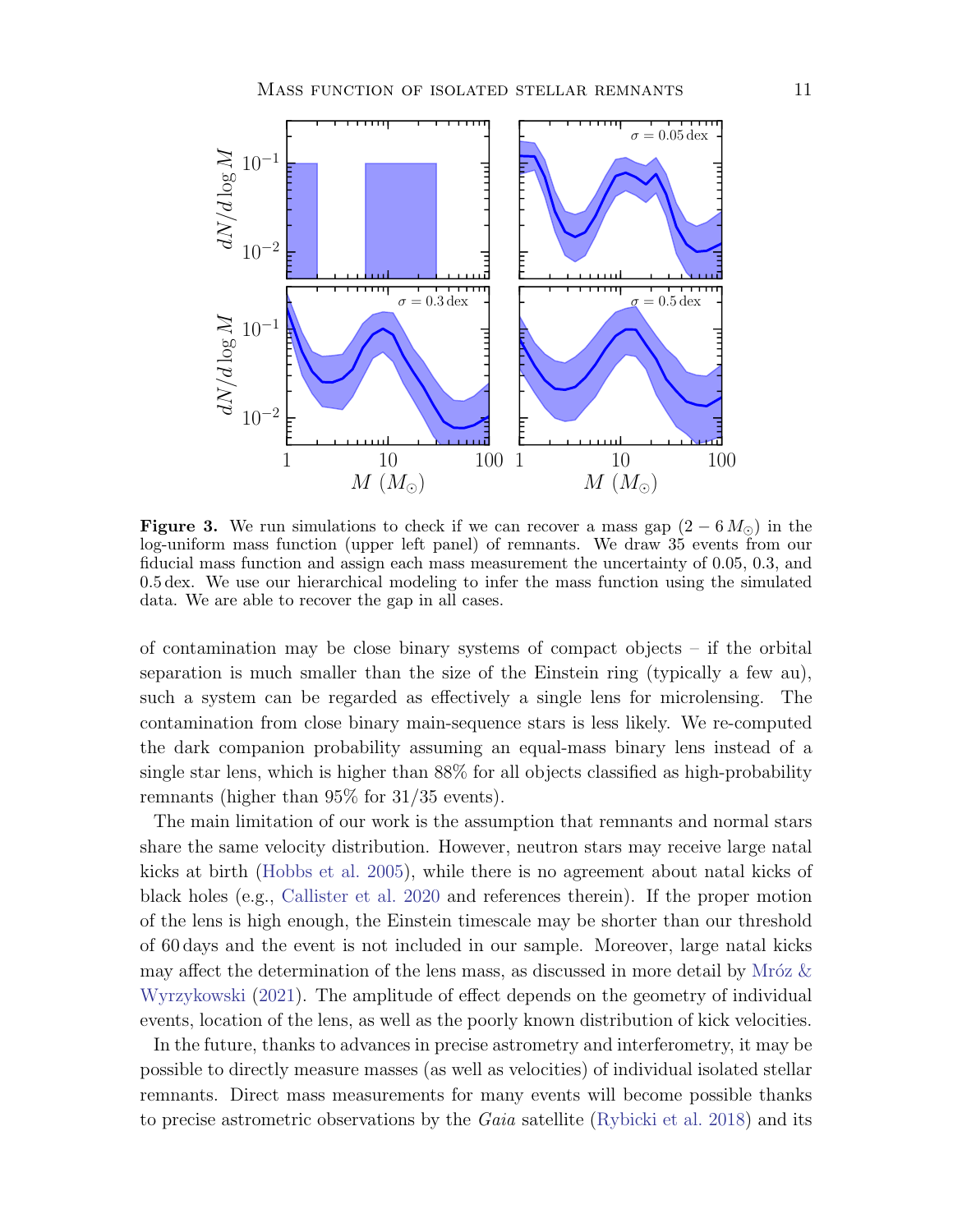## 12 P. MRÓZ ET AL.

planned successors [\(Hobbs et al.](#page-12-28) [2021\)](#page-12-28). A new path for measuring masses of isolated objects is opened up by the first resolution of microlensed images by the GRAV-ITY interferometer [\(Dong et al.](#page-11-20) [2019\)](#page-11-20). Although now interferometric observations are possible only for the brightest events, the planned upgrades to the GRAVITY instrument will enable observations of dozens of fainter events<sup>[3](#page-11-21)</sup>. Further in the future, the planned Nancy Grace Roman Telescope is expected to detect hundreds of microlensing events by isolated black holes [\(Penny et al.](#page-12-29) [2019\)](#page-12-29). Roman will provide both precise photometry and astrometry, enabling us to directly measure the mass function of isolated stellar remnants.

## ACKNOWLEDGEMENTS

We thank Jim Fuller, Ilya Mandel, and Aleksandra Olejak for discussions and their comments on the manuscript. This work benefited from help of Krzysztof Rybicki, Katarzyna Kruszyńska, as well as students at the Astronomical Observatory, University of Warsaw, particularly: Zofia Kaczmarek, Kornel Howil, Mateusz Bronikowski, and Anna Jab lonowska. P.M. acknowledges the support from Heising-Simons Foundation Grant #2018-1036 awarded to J. Fuller. L.W. acknowledges the support from the Polish National Science Center grants: Harmonia No. 2018/30/M/ST9/00311 and Daina No. 2017/27/L/ST9/03221.

#### REFERENCES

- <span id="page-11-5"></span>Abbott, B. P., Abbott, R., Abbott, T. D., et al. 2017, PhRvL, 119, 161101
- <span id="page-11-2"></span>Abbott, R., Abbott, T. D., Abraham, S., et al. 2021, ApJL, 913, L7
- <span id="page-11-6"></span>Abbott, R., Abbott, T. D., Abraham, S., et al. 2020, ApJL, 896, L44
- <span id="page-11-10"></span>Alard, C., & Lupton, R. H. 1998, ApJ, 503, 325
- <span id="page-11-17"></span>Belczynski, K., Kalogera, V., & Bulik, T. 2002, ApJ, 572, 407

<span id="page-11-18"></span>Belczynski, K., Kalogera, V., Rasio, F. A., et al. 2008, ApJS, 174, 223

- <span id="page-11-3"></span>Belczynski, K., Wiktorowicz, G., Fryer, C. L., Holz, D. E., & Kalogera, V. 2012, ApJ, 757, 91
- <span id="page-11-8"></span>Bennett, D. P., Becker, A. C., Quinn, J. L., et al. 2002, ApJ, 579, 639
- <span id="page-11-14"></span>Buchner, J. 2019, PASP, 131, 108005
- <span id="page-11-15"></span>Buchner, J. 2021, The Journal of Open Source Software, 6, 3001
- <span id="page-11-19"></span>Callister, T. A., Farr, W. M., & Renzo, M. 2020, arXiv e-prints, arXiv:2011.09570 Cromartie, H. T., Fonseca, E., Ransom,
- <span id="page-11-0"></span>S. M., et al. 2020, Nature Astronomy, 4, 72
- <span id="page-11-20"></span>Dong, S., Mérand, A., Delplancke-Ströbele, F., et al. 2019, ApJ, 871, 70
- <span id="page-11-13"></span>Fabricius, C., Luri, X., Arenou, F., et al. 2021, A&A, 649, A5

<span id="page-11-1"></span>Farr, W. M., Sravan, N., Cantrell, A., et al. 2011, ApJ, 741, 103

- <span id="page-11-16"></span>Foreman-Mackey, D., Hogg, D. W., Lang, D., & Goodman, J. 2013, PASP, 125, 306
- <span id="page-11-4"></span>Fryer, C. L., Belczynski, K., Wiktorowicz, G., et al. 2012, ApJ, 749, 91
- <span id="page-11-11"></span>Gaia Collaboration, Prusti, T., de Bruijne, J. H. J., et al. 2016, A&A, 595, A1
- <span id="page-11-12"></span>Gaia Collaboration, Brown, A. G. A., Vallenari, A., et al. 2021, A&A, 649, A1

<span id="page-11-9"></span><span id="page-11-7"></span>Gould, A. 2000, ApJ, 535, 928

<span id="page-11-21"></span> $^3$  https://www.mpe.mpg.de/7480772/GRAVITYplug WhiteRapeondfApJ, 606, 319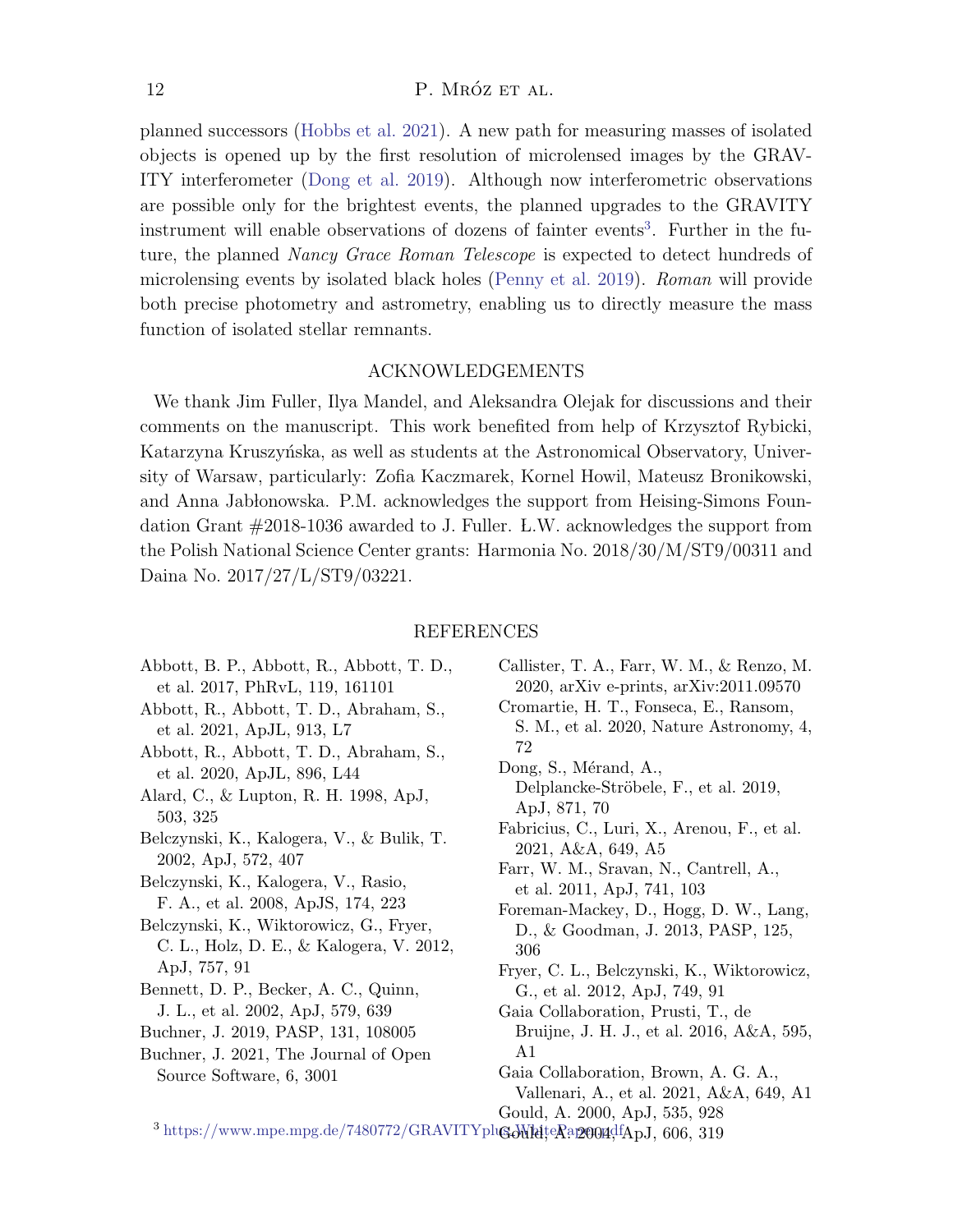- <span id="page-12-16"></span>Hirao, Y., Bennett, D. P., Ryu, Y.-H., et al. 2020, AJ, 160, 74
- <span id="page-12-28"></span>Hobbs, D., Brown, A., Høg, E., et al. 2021, Experimental Astronomy, doi:10.1007/s10686-021-09705-z
- <span id="page-12-26"></span>Hobbs, G., Lorimer, D. R., Lyne, A. G., & Kramer, M. 2005, MNRAS, 360, 974
- <span id="page-12-23"></span>Hogg, D. W., Myers, A. D., & Bovy, J. 2010, ApJ, 725, 2166
- <span id="page-12-4"></span>Jayasinghe, T., Stanek, K. Z., Thompson, T. A., et al. 2021, MNRAS, 504, 2577

<span id="page-12-24"></span>Kitagawa, G., & Gersch, W. 1996, Smoothness Priors Analysis of Time Series, Lecture Notes in Statistics (Springer New York)

- <span id="page-12-1"></span>Kiziltan, B., Kottas, A., De Yoreo, M., & Thorsett, S. E. 2013, ApJ, 778, 66
- <span id="page-12-18"></span>Lindegren, L., Klioner, S. A., Hernández, J., et al. 2021, A&A, 649, A2
- <span id="page-12-6"></span>Mao, S., Smith, M. C., Woźniak, P., et al. 2002, MNRAS, 329, 349
- <span id="page-12-9"></span>Mróz, P., & Wyrzykowski, L. 2021, in prep.
- <span id="page-12-12"></span>Mróz, P., Udalski, A., Skowron, J., et al. 2017, Nature, 548, 183
- <span id="page-12-21"></span>Nataf, D. M., Gould, A., Fouqué, P., et al. 2013, ApJ, 769, 88
- <span id="page-12-25"></span>Olejak, A., Belczynski, K., Bulik, T., & Sobolewska, M. 2020, A&A, 638, A94
- <span id="page-12-0"></span>Ozel, F.,  $\&$  Freire, P. 2016, ARA $\&$ A, 54, 401
- <span id="page-12-2"></span>Ozel, F., Psaltis, D., Narayan, R., & ¨ McClintock, J. E. 2010, ApJ, 725, 1918

<span id="page-12-5"></span>Paczyński, B. 1996, ARA&A, 34, 419

- <span id="page-12-20"></span>Pecaut, M. J., & Mamajek, E. E. 2013, ApJS, 208, 9
- <span id="page-12-29"></span>Penny, M. T., Gaudi, B. S., Kerins, E., et al. 2019, ApJS, 241, 3
- <span id="page-12-27"></span>Rybicki, K. A., Wyrzykowski, L., Klencki, J., et al. 2018, MNRAS, 476, 2013
- <span id="page-12-19"></span>Schönrich, R., Binney, J., & Dehnen, W. 2010, MNRAS, 403, 1829
- <span id="page-12-22"></span>Sharma, S., Bland-Hawthorn, J., Johnston, K. V., & Binney, J. 2011, ApJ, 730, 3
- <span id="page-12-14"></span>Skowron, J., Udalski, A., Gould, A., et al. 2011, ApJ, 738, 87
- <span id="page-12-13"></span>Smith, M. C., Mao, S., & Paczyński, B. 2003, MNRAS, 339, 925
- <span id="page-12-3"></span>Thompson, T. A., Kochanek, C. S., Stanek, K. Z., et al. 2019, Science, 366, 637
- <span id="page-12-10"></span>Udalski, A. 2003, AcA, 53, 291
- <span id="page-12-17"></span>Udalski, A., Szymański, M. K., & Szymański, G. 2015, AcA, 65, 1
- <span id="page-12-15"></span>Wo´zniak, P. R. 2000, AcA, 50, 421
- <span id="page-12-8"></span>Wyrzykowski, L., & Mandel, I. 2020, A&A, 636, A20
- <span id="page-12-11"></span>Wyrzykowski, L., Rynkiewicz, A. E.,
- Skowron, J., et al. 2015, ApJS, 216, 12
- <span id="page-12-7"></span>Wyrzykowski, L., Kostrzewa-Rutkowska, Z., Skowron, J., et al. 2016, MNRAS, 458, 3012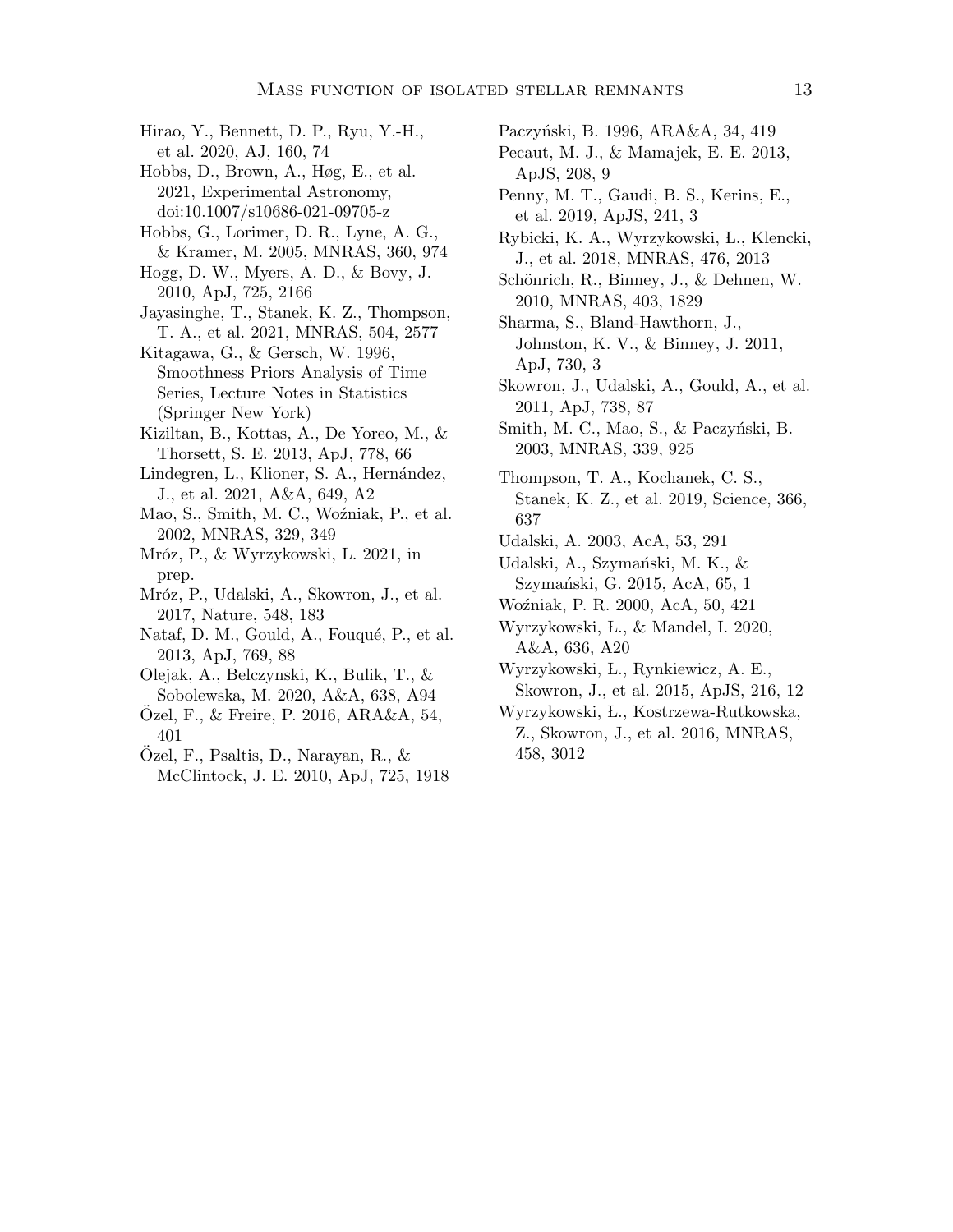| Event           | R.A.           | Decl.           | $\mu_\alpha^{\rm OGLE}$ | $\mu_{\delta}^{\rm OGLE}$ | $\mu_{\alpha}^{Gaia}$                                                  | $\mu_{\delta}^{Gaia}$ | RUWE     | Other names          |
|-----------------|----------------|-----------------|-------------------------|---------------------------|------------------------------------------------------------------------|-----------------------|----------|----------------------|
|                 | $(\text{deg})$ | $(\text{deg})$  | $(masyr^{-1})$          | $(masyr^{-1})$            | $(masyr^{-1})$                                                         | $(masyr^{-1})$        |          | <b>OGLE</b>          |
| BLG100.6.38608  | 267.44682      | レ<br>$-29.9450$ | $-5.61 \pm 1.10$        | $-7.71 \pm 3.20$          | $\vdots$                                                               | $\vdots$              | $\vdots$ | 2004-BLG-131         |
| BLG101.1.189629 | 268.62158      | $-30.0533$      | $3.61 \pm 0.34$         | $3.81 \pm 0.16$           |                                                                        |                       |          |                      |
| BLG102.7.44461  | 268.99768      | $-29.6413$      | $-0.05 \pm 0.08$        | $2.20 \pm 0.08$           | $-0.084 \pm 0.090$                                                     | $2.244 \pm 0.060$     | 1.01     | 2005-BLG-474, PAR-07 |
| BLG103.1.8650   | 269.14740      | $-30.3871$      |                         |                           | $\vdots$                                                               |                       |          | 2005-BLG-143         |
| BLG103.2.137076 | 269.21318      | -30.14468       |                         |                           | $\vdots$                                                               | $\vdots$              |          |                      |
| BLG103.4.61174  | 269.10570      | $-29.88569$     | $-6.02 \pm 2.08$        | $-6.31 \pm 1.36$          | $\vdots$                                                               | $\vdots$              |          | 2009-BLG-008         |
| BLG103.7.181467 | 269.07318      | $-30.1769$      | $-1.23 \pm 0.36$        | $-3.28 \pm 0.32$          |                                                                        |                       |          |                      |
| BLG104.7.157693 | 269.62318      | ⊙<br>$-29.5150$ | $5.90 \pm 1.00$         | $-4.06 \pm 0.30$          | $-4.316 \pm 0.658$                                                     | $3.590 \pm 0.430$     | 1.04     | 2006-BLG-366, PAR-54 |
| BLG105.1.139552 | 270.46734      | $-29.6614$      | $-1.65 \pm 0.48$        | $-8.92 \pm 0.16$          | $-1.910 \pm 0.095$                                                     | $-8.427 \pm 0.067$    | 1.33     | 2008-BLG-310         |
| BLG105.7.119541 | 270.39652      | ஜ<br>$-29.5570$ |                         |                           |                                                                        |                       |          | 2006-BLG-377         |
| BLG121.3.60630  | 266.66075      | $-34.75806$     | $-1.01 \pm 1.20$        | $-6.10 \pm 1.26$          | $\vdots$                                                               | $\vdots$              |          |                      |
| BLG121.8.163924 | 266.29775      | ୁ<br>$-34.9845$ | $-6.64 \pm 5.00$        | $1.03 \pm 5.80$           | $\vdots$                                                               | $\vdots$              |          | 2005-BLG-363         |
| BLG122.5.142833 | 267.20035      | $-34.5464$      | $-8.47 \pm 2.48$        | $-7.00 \pm 1.86$          |                                                                        |                       |          |                      |
| BLG122.5.173028 | 267.08529      | $-34.51059$     | $-4.68 \pm 1.04$        | $-4.93 \pm 1.16$          | $-0.793 \pm 0.308$                                                     | $-3.980 \pm 0.195$    | 1.30     |                      |
| BLG122.7.92161  | 267.19680      | $-34.87890$     | $1.46 \pm 2.48$         | $-4.54 \pm 2.76$          |                                                                        |                       |          |                      |
| BLG129.7.173817 | 265.85362      | $-34.24060$     | $3.65 \pm 0.84$         | $-4.80 \pm 0.86$          | $-2.499 \pm 1.379$                                                     | $-4.505 \pm 1.098$    | 1.10     | 2005-BLG-165         |
| BLG130.5.98747  | 266.28940      | $-33.94674$     |                         |                           |                                                                        |                       |          | 2007-BLG-275         |
| BLG131.1.141016 | 267.33144      | $-34.38358$     | $2.22 \pm 0.74$         | $-5.73 \pm 0.30$          | $-0.045 \pm 0.158$                                                     | $-4.874 \pm 0.099$    | $1.05\,$ |                      |
| BLG134.5.193547 | 269.24911      | 0<br>$-33.9210$ | $-1.48 \pm 0.46$        | $-5.83 \pm 0.20$          | $-1.192 \pm 0.134$                                                     | $-5.370 \pm 0.095$    | 1.36     | 2005-BLG-061, PAR-42 |
| BLG138.1.192949 | 266.64771      | అ<br>$-33.7721$ | $-0.25 \pm 0.20$        | $-3.95 \pm 0.08$          | $-0.618 \pm 0.085$                                                     | $-4.070 \pm 0.053$    | 1.74     | 2004-BLG-361, PAR-05 |
|                 |                |                 |                         |                           |                                                                        |                       |          |                      |
|                 |                |                 |                         |                           | NOTE—This table is available in its entirety in machine-readable form. |                       |          |                      |

<span id="page-13-0"></span>Table 1. OGLE and Gaia EDR3 proper motions of analyzed microlensing events (first 20 events). Table 1. OGLE and Gaia EDR3 proper motions of analyzed microlensing events (first 20 events).

# 14 P. MRÓZ ET AL.